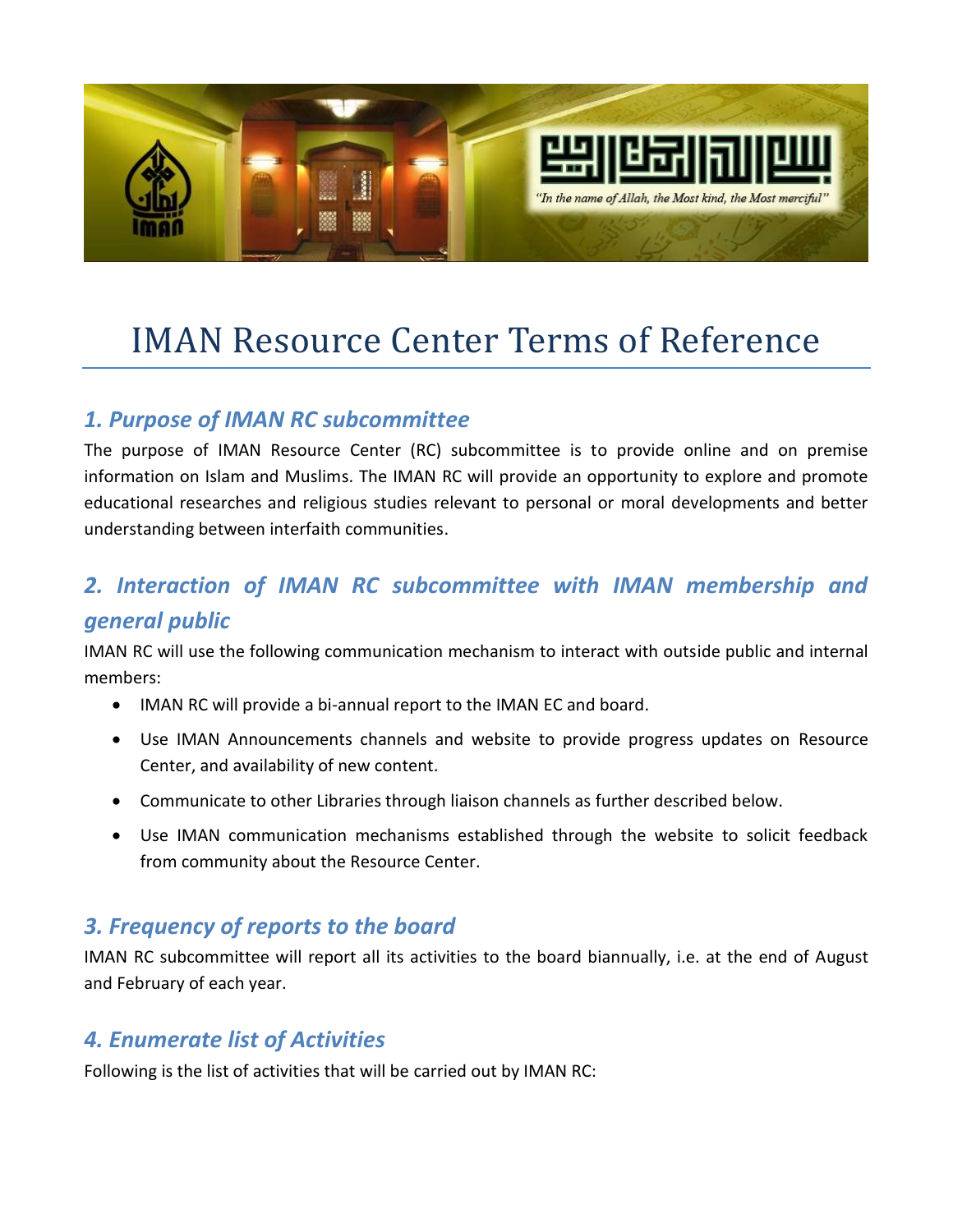- Establish a reference library or resource information center at the IMAN Center that will provide reliable information on Islam and Muslims through books, audio/video, digital media and online reference material to the Muslim and non-Muslim community.
- Enhance the IMAN website content with articles, as well as provide links to quality online content available from other sources.
- Establish an on-premise Book Store.
- Establish IMAN RC links with surrounding public libraries.

#### *4.1. IMAN Reference Library*

#### *4.1.1 Build the on premise Library*

- **•** Research [al-islam.org](http://www.al-islam.org/)  $-$  a good reference point to emulate their subject matter categories and to leverage from their suppliers.
- Define the criteria for choosing books and A/V content that library will hold.
- Define a process to stock the library which includes budgeting, ordering, content approval, new resources, etc.
- Investigate to determine if an existing cataloging system can be used which meets the needs of IMAN reference library and is also cost effective.
- Define a code of conduct that honors Islamic principles of treating the Holy books, other patrons and the property and premises with respect, courtesy and due diligence.
- Define a process to enlist volunteers and train them for common library tasks, such as cataloging, stocking, ordering, re-shelving, opening and closing the Resource Center, assisting patrons, etc.
- Identifying other external sources such as King County Library System to prevent duplication of the resources and also acquire popular books with long waiting lists.

#### *4.1.2 Operate*

- Maintain the cataloging system established with new content additions.
- Establish the library operation hours and recruit volunteers to operate the on-premise library.
- Solicit input for new books that library should carry.
- Recommend books and provide feedback to enhance on-line content and also to other libraries.

#### *4.1.3 Roles and Responsibilities*

LIBRARIAN: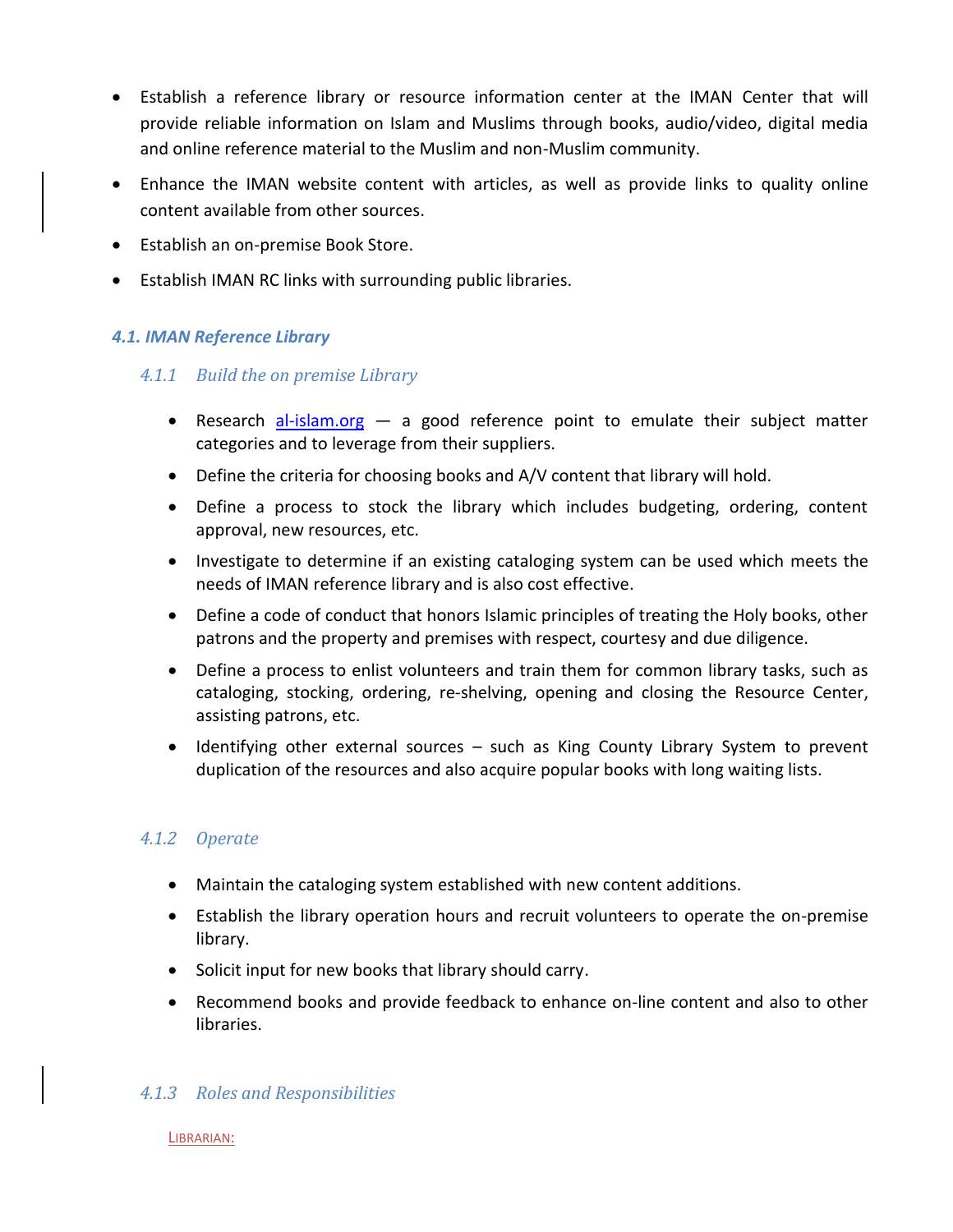- Operate the library at the designated hours.
- Manage the inventory.
- Coordinate feedback to other members of the RC subcommittee.
- Catalogue new books.
- Implement / maintain the code of conduct.
- Coordinate with Sunday School Administrator to have Librarian as Parent Volunteer post.

#### PROCURER:

- Develop and maintain relationships with distributors.
- Procure books.
- Recruit and coordinate library volunteers.

#### QUALIFIED CONTENT REVIEWERS

Content reviewers must be qualified people per the criteria established.

#### *4.2. Online Resource Center*

#### *4.2.1. Digital Library*

- Digital library will use the same content themes and criteria that are used by the onpremise library, to determine what content is provide.
- Try to provide online links to all on-premise library content. This will be content already existing online. We will not try to publish new content online which would require copyrights management.
- Provide online only content. This will still be within the criteria used by the onpremise library, but with some extension criteria. We may provide resources (where available) in languages other than English, e.g. Persian, Arabic and Urdu
- Leverage the DILP and other already available resources. Don't replicate information already available at a reliable server.
- Define procedure and criteria for determining reliable online resources.
- Make information available in approachable themes both for Muslims and nonMuslims. The DILP on [al-islam.org](http://www.al-islam.org/) has good theme organization that can be leveraged. e.g.
	- **Beginners guide to Islam / Welcome to Islam**
	- **IF Interfaith guide to understanding Islam better**
	- Purpose of Hijab
	- **IIII** Islam and Honor killing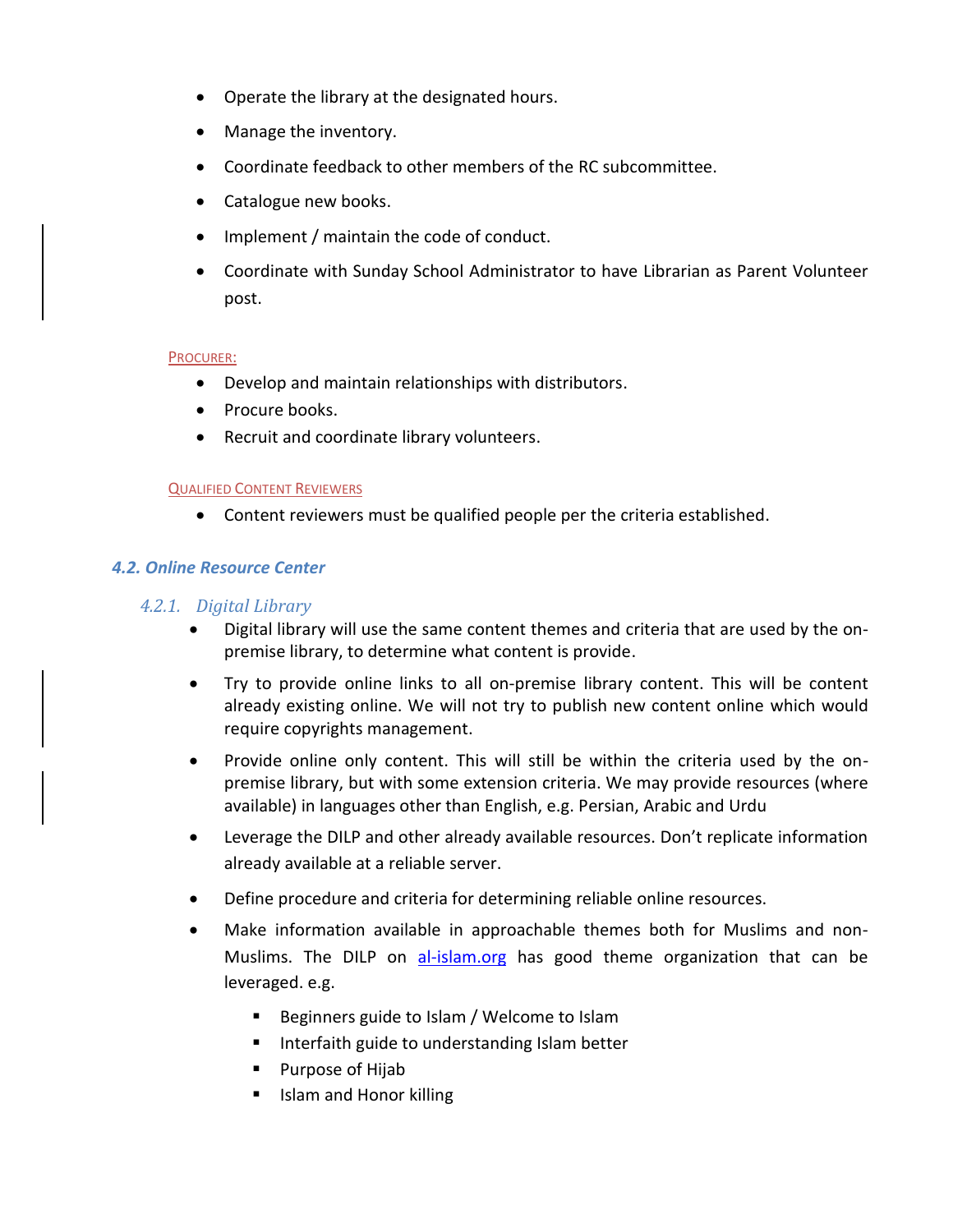#### *4.2.2. Interactive Web-presence*

- Establish a forum for people of the community to forward all current issues that Muslims should have a voice for/against.
- Establish criteria for determining validity of content submitted to the forum.
- Establish a blog where Muslims in our community can contribute content related to current issues or books.
- Links to recent Islamic articles, podcasts, A/V streams, publications and other blogs:
	- **Establish rules for reliable information.**

#### *4.2.3. Online Integration: On-premise Library*

- Convert on-premise library catalogue to an online system.
- Integrate with KCLS using library suitable protocol(s).

#### *4.2.4. Online Integration: Bookstore*

- Make the catalogue of the books from the Bookstore available online.
- Provide an online interactive method of purchasing books from the bookstore.

#### *4.2.5. Digital Content Storage*

- Cooperate with IMAN IT Infrastructure team to determine a suitable hosting option to host the digital content required for the IMAN RC initiatives as described in this document.
- Provide content accessible from the IMAN website:
	- **Archived video lectures**
	- Quran PowerPoint slides
	- IMAN in-house lecture videos hosted on Vimeo or Youtube
	- External lectures/videos from other sources, which we approve and show at IMAN
	- Muharram Latmiyah/Noha PowerPoint slides

#### *4.2.6. Roles and Responsibilities*

- CONTENT PUBLISHER:
	- o Post new content on the website.
	- o Keep content updated and make sure it remains accessible (for example by fixing any broken links, etc).
- BLOG ADMINISTRATOR: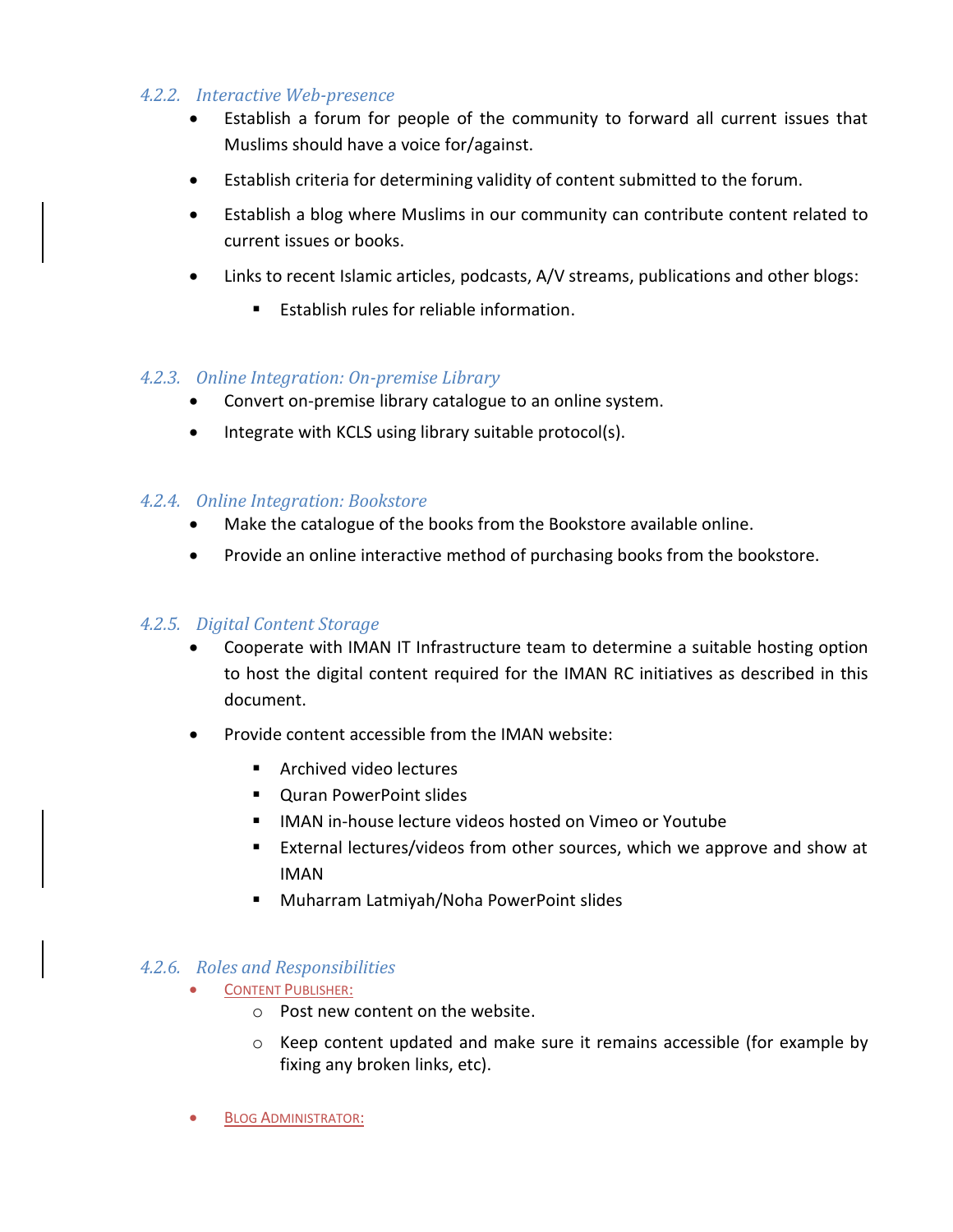- o Manage accounts for the bloggers
	- Approve and create new accounts.
	- Suspend accounts that violate codes of conduct.
- o Relay the codes of conducts to the bloggers upon signing up.
- o Ensure bloggers follow guidelines and codes of conduct.
- QUALIFIED CONTENT REVIEWER:
	- o Review and approve content before it is published to the website.
	- o Position will be shared with the on-premise library.
- INFRASTRUCTURE ADMINISTRATOR:
	- o Assess requirements needed for the online resource center.
	- o Maintain resource servers, evaluate and communicate with IT subcommittee to meet resource needs.

#### *4.3. Bookstore*

- *4.3.1. Content*
	- The store will be the liaison between the on-premise library, the IMAN School, and the publishers/suppliers, as well as any community member who needs to obtain any items from publishers/suppliers, where there is no easy means for them to obtain the materials from the publishers/suppliers personally.
	- For library related books, the theme and criteria of the on-premise library will be followed to determine the content that should be carried by the store.
	- For school related books, the theme and criteria of the books to be carried will be determined collaboratively by the school board & administration and the resource center.
	- The material carried by the store will be mainly those that are on demand or rare, and that cannot be easily obtained (i.e. out of country publishers, no means of purchasing/tracking online, etc.)
	- Additionally, through a collaborative work with other IMAN subcommittees, the store may decide to carry materials for events such as interfaith programs, Ramadan & Muharram programs, etc. The theme and criteria of the materials for such events are to be determined collaboratively with the subcommittees. Furthermore, these materials may not be limited to books or pamphlets only, and may also include items such as Prayer Mats, Prayer Beads, Hijabs, Shirts, "Welcome Package" for those who enter Islam, etc.

#### *4.3.2. Operations*

 The store will operate on a non-profit basis. Any positive income that is generated by selling any materials will go towards covering the cost of ordering new materials, or the cost of those materials that are handed out for free (for example at interfaith programs).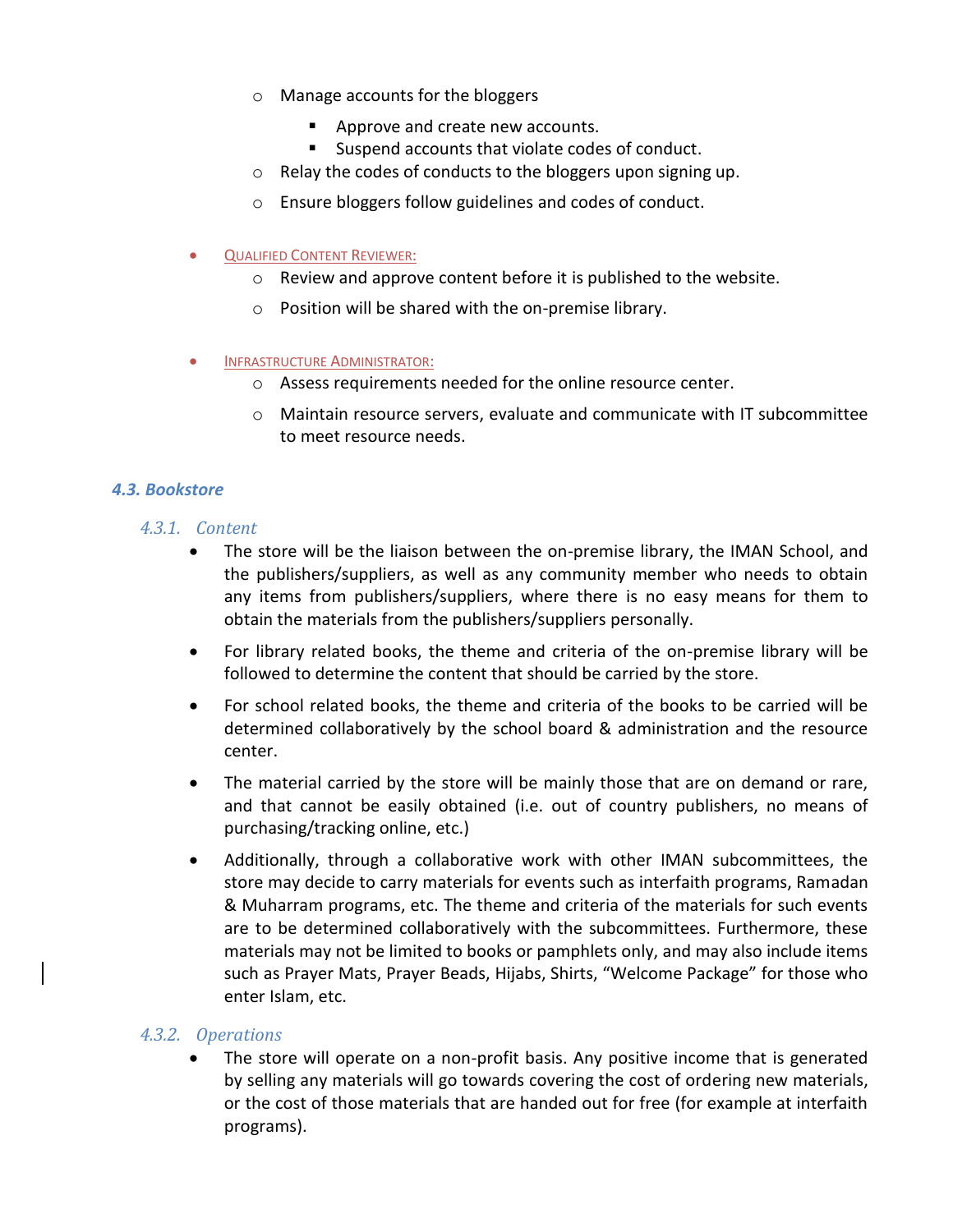- The store is responsible for determining a timely and cost effective method of obtaining the necessary material from publishers and suppliers.
- The store should device a method of obtaining feedback on its operation for any improvements and for suggested inventory to be carried. This can be a collaborative effort with the on-premise and the online library.

#### *4.3.2.1. Operation of the On-Premise Store*

- Establish clear operation hours for the store. Ideally the store should be open during the hours that the library and/or the IMAN School are open. These operation hours may be different than the operation hours of the items in the displays in the main floor of IMAN (as mentioned further below).
- Create an organized list of materials that are currently carried by the store along with their prices, which shall remain up-to-date as the store inventory changes.
- Raise awareness of the material carried by the store through:
	- Bookcases and displays in the main floor of IMAN
	- **EXTERGHT Creating flyers & pamphlets about the store, to be handed out at any** events that the store has a presence at and is providing material to be handed out (such as interfaith programs, Muharram & Ramadan programs, etc.)

#### *4.3.2.2. Operation of the Online Store*

- Work with the online library and IMAN web master to enable web visitors to browse and purchase the inventory of the store online.
- Send email announcements to various mailing lists whenever new inventory arrives in the store.
- Ensure that the online list of the inventory properly reflects what is available in the store.

#### *4.3.3. Role and Responsibilities*

#### PROMOTER

- Announce the availability of the new material.
- Manage the display & sale of the available material.

#### PROCURER

- Develop and maintain relationships with publishers & distributors.
- Procure books and other materials for sale.
- Manage inventory.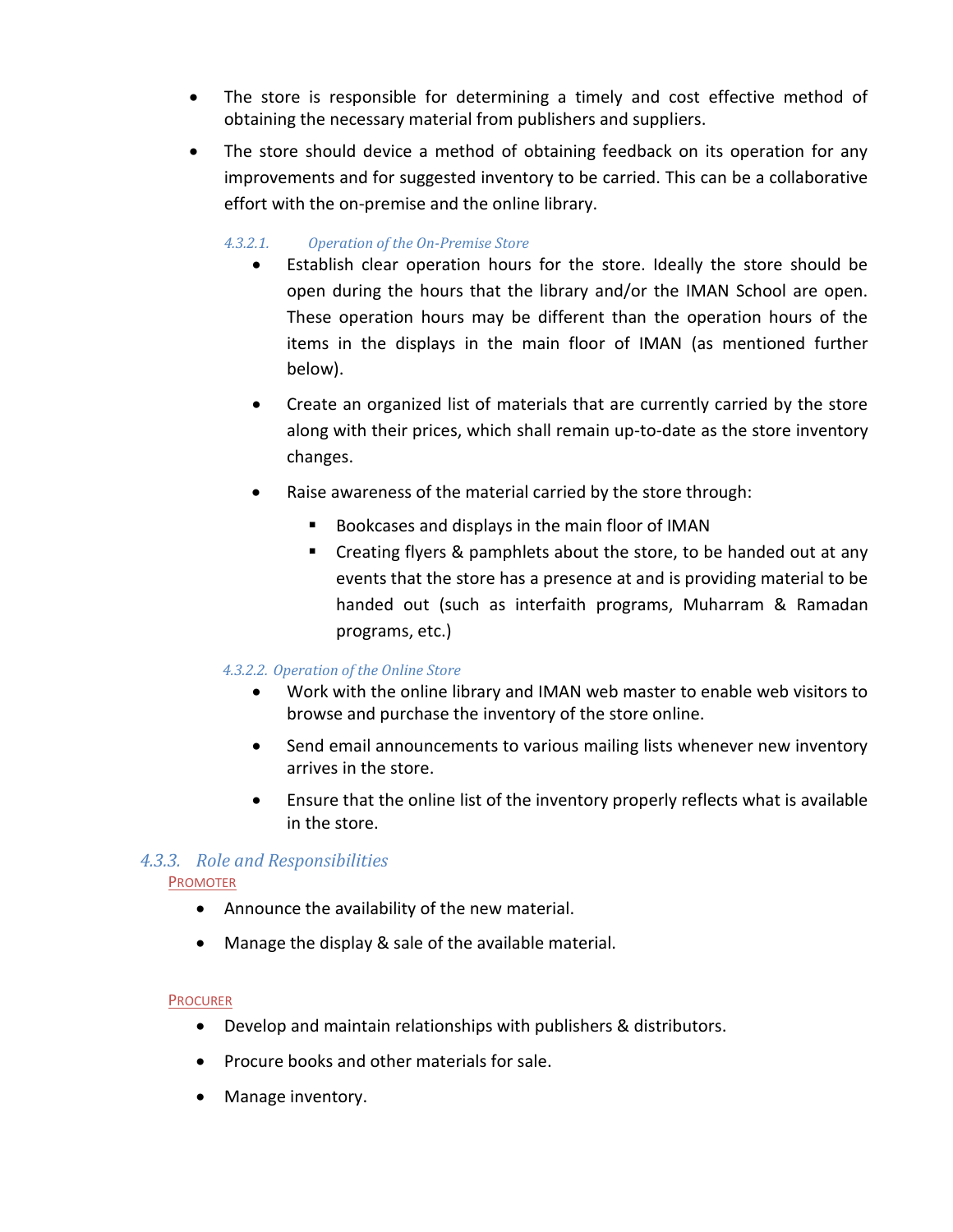#### REVIEWER

Content reviewers must be qualified people per the criteria established.

#### *4.4. Links to public libraries*

IMAN RC subcommittee will take measures to learn from outside library systems to adopt best practices that will be helpful in establishing and operating other activities of the subcommittee. The subcommittee will also establish appropriate relationships and communication channels with other external entities to help IMAN and surrounding libraries to carry resources that will provide reliable information on Islam and Muslims for which there is a need and interest.

#### *4.4.1. Learn best practices*

The subcommittee will endeavor to learn and adopt as many best practices as appropriate without having to reinvent the wheel. The activities will include:

- Researching and understanding the library management system
- Defining a process to establish contact and to engage different community and academic institution libraries at the local, national level in a prioritize fashion.
- Conducting initial and periodic surveys on topics of interest to further the aims and objectives of this subcommittee.

#### 4.4.2. *Cooperate and explore synergies*

The sub-committee will work in creating an on-going cooperative framework that will establish channels to:

- Learn what material IMAN should carry in the on-premise library, the on–premise book store and the IMAN web site.
- Recommend material that other libraries could carry or reference.
- Promote resources offered through IMAN.
- Advise IMAN members and others who attend functions at IMAN on how they can request their local libraries to carry popular material found in IMAN on-premise facilities.
- In the long term establish IMAN Resource Center as an extension to the public library system.

#### *4.4.3. Stay connected*

- Promote IMAN activities and services to library audiences using communication mechanisms accessible to IMAN through the libraries.
- Conduct annual surveys in support of 4.4.1 and 4.4.2